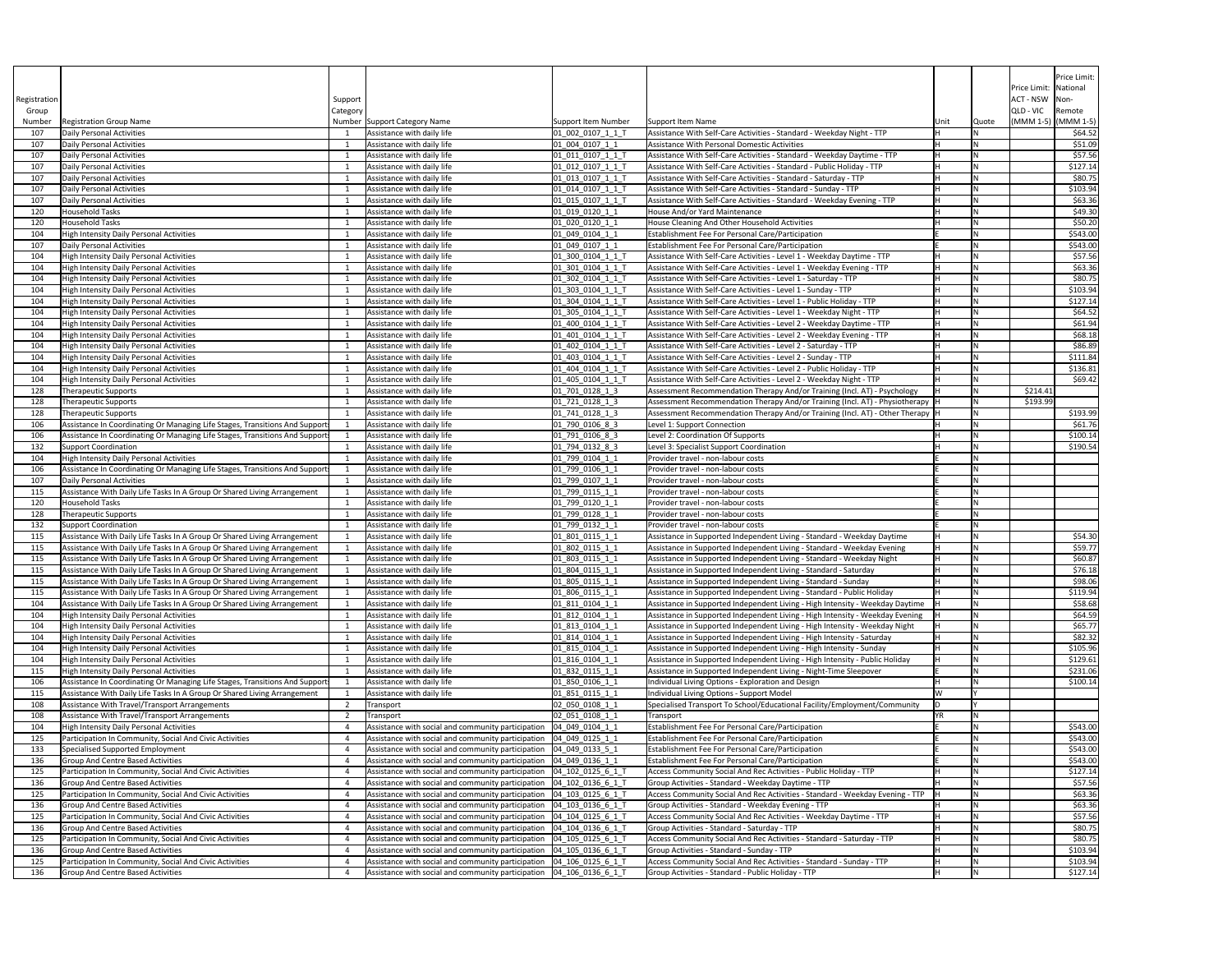| 136  | Group And Centre Based Activities                       | Assistance with social and community participation $\vert$ 04 111 0136 6 1 1 | Group Activities In The Community - 1:2 - Standard - Weekday Daytime - TTP   | İN   | \$32.23  |
|------|---------------------------------------------------------|------------------------------------------------------------------------------|------------------------------------------------------------------------------|------|----------|
| 136  | Group And Centre Based Activities                       | Assistance with social and community participation   04_112_0136_6_1_T       | Group Activities In The Community - 1:2 - Standard - Saturday - TTP          |      | \$45.22  |
| 136  | Group And Centre Based Activities                       | Assistance with social and community participation   04 113 0136 6 1 1       | Group Activities In The Community - 1:2 - Standard - Sunday - TTP            |      | \$58.21  |
| 136  | Group And Centre Based Activities                       | Assistance with social and community participation   04 114 0136 6 1 1       | Group Activities In The Community - 1:2 - Standard - Weekday Afternoon - TTP | l Ni | \$35.48  |
| 104  | High Intensity Daily Personal Activities                | Assistance with social and community participation   04_116_0104_6_1_T       | Group Activities In The Community - 1:2 - Complex - Weekday Daytime - TTP    |      | \$34.69  |
| 104  | <b>High Intensity Daily Personal Activities</b>         | Assistance with social and community participation   04_117_0104_6_1_T       | Group Activities In The Community - 1:2 - Complex - Saturday - TTP           |      | \$48.66  |
| 104  | High Intensity Daily Personal Activities                | Assistance with social and community participation   04_118_0104_6_1_T       | Group Activities In The Community - 1:2 - Complex - Sunday - TTP             |      | \$62.63  |
|      |                                                         |                                                                              |                                                                              |      |          |
| 104  | High Intensity Daily Personal Activities                | Assistance with social and community participation   04_119_0104_6_1_1       | Group Activities In The Community - 1:2 - Complex - Weekday Afternoon - TTP  |      | \$38.18  |
| 136  | Group And Centre Based Activities                       | Assistance with social and community participation   04 120 0136 6 1 1       | Group Activities In The Community - 1:3 - Standard - Weekday Daytime - TTP   |      | \$23.79  |
| 136  | Group And Centre Based Activities                       | Assistance with social and community participation   04_121_0136_6_1_T       | Group Activities In The Community - 1:3 - Standard - Saturday - TTP          |      | \$33.38  |
| 136  | Group And Centre Based Activities                       | Assistance with social and community participation   04_122_0136_6_1_1       | Group Activities In The Community - 1:3 - Standard - Sunday - TTP            |      | \$42.96  |
| 136  | Group And Centre Based Activities                       | Assistance with social and community participation   04_123_0136_6_1_T       | Group Activities In The Community - 1:3 - Standard - Weekday Afternoon - TTP |      | \$26.19  |
| 104  | High Intensity Daily Personal Activities                | Assistance with social and community participation   04_124_0104_6_1_1       | Group Activities In The Community - 1:3 - Complex - Weekday Daytime - TTP    |      | \$25.60  |
| 104  | High Intensity Daily Personal Activities                | Assistance with social and community participation   04 125 0104 6 1 1       | Group Activities In The Community - 1:3 - Complex - Saturday - TTP           | lN.  | \$35.91  |
| 104  | <b>High Intensity Daily Personal Activities</b>         | Assistance with social and community participation   04 126 0104 6 1 T       | Group Activities In The Community - 1:3 - Complex - Sunday - TTP             |      | \$46.23  |
| 104  | High Intensity Daily Personal Activities                | Assistance with social and community participation   04_127_0104_6_1_1       | Group Activities In The Community - 1:3 - Complex - Weekday Afternoon - TTP  |      | \$28.18  |
|      |                                                         |                                                                              |                                                                              |      |          |
| 136  | Group And Centre Based Activities                       | Assistance with social and community participation   04_128_0136_6_1_T       | Group Activities In The Community - 1:2 - Standard - Public Holiday - TTP    |      | \$71.20  |
| 136  | Group And Centre Based Activities                       | Assistance with social and community participation   04 129 0136 6 1 1       | Group Activities In The Community - 1:3 - Standard - Public Holiday - TTP    |      | \$52.55  |
| 104  | High Intensity Daily Personal Activities                | Assistance with social and community participation   04 130 0104 6 1 1       | Group Activities In The Community - 1:2 - Complex - Public Holiday - TTP     | Iц   | \$76.61  |
| 104  | <b>High Intensity Daily Personal Activities</b>         | Assistance with social and community participation   04 131 0104 6 1 T       | Group Activities In The Community - 1:3 - Complex - Public Holiday - TTP     |      | \$56.55  |
| 136  | Group And Centre Based Activities                       | Assistance with social and community participation   04_160_0136_6_1_T       | Group Activities In A Centre - 1:1 - Standard - Weekday Daytime - TTP        |      | \$59.71  |
| 136  | Group And Centre Based Activities                       | Assistance with social and community participation   04_161_0136_6_1_1       | Group Activities In A Centre - 1:1 - Standard - Weekday Afternoon - TTP      |      | \$65.51  |
| 136  | Group And Centre Based Activities                       | Assistance with social and community participation   04_162_0136_6_1_1       | Group Activities In A Centre - 1:1 - Standard - Saturday - TTP               |      | \$82.90  |
| 136  | Group And Centre Based Activities                       | Assistance with social and community participation   04_163_0136_6_1_1       | Group Activities In A Centre - 1:1 - Standard - Sunday - TTP                 |      | \$106.09 |
|      |                                                         |                                                                              |                                                                              |      |          |
| 136  | Group And Centre Based Activities                       | Assistance with social and community participation   04_164_0136_6_1_T       | Group Activities In A Centre - 1:1 - Standard - Public Holiday - TTP         |      | \$129.29 |
| 136  | Group And Centre Based Activities                       | Assistance with social and community participation   04_165_0136_6_1_1       | Group Activities In A Centre - 1:2 - Standard - Weekday Daytime - TTP        |      | \$34.38  |
| 136  | Group And Centre Based Activities                       | Assistance with social and community participation   04_166_0136_6_1_T       | Group Activities In A Centre - 1:2 - Standard - Weekday Afternoon - TTP      |      | \$37.63  |
| 136  | Group And Centre Based Activities                       | Assistance with social and community participation   04 167 0136 6 1 1       | Group Activities In A Centre - 1:2 - Standard - Saturday - TTP               |      | \$47.37  |
| 136  | Group And Centre Based Activities                       | Assistance with social and community participation   04_168_0136_6_1_1       | Group Activities In A Centre - 1:2 - Standard - Sunday - TTP                 | ا ۱۸ | \$60.36  |
| 136  | Group And Centre Based Activities                       | Assistance with social and community participation   04_169_0136_6_1_T       | Group Activities In A Centre - 1:2 - Standard - Public Holiday - TTP         |      | \$73.35  |
| 136  | Group And Centre Based Activities                       | Assistance with social and community participation   04_170_0136_6_1_1       | Group Activities In A Centre - 1:3 - Standard - Weekday Daytime - TTP        |      | \$25.94  |
| 136  | Group And Centre Based Activities                       | Assistance with social and community participation $\vert$ 04 171 0136 6 1 1 | Group Activities In A Centre - 1:3 - Standard - Weekday Afternoon - TTP      |      | \$28.34  |
| -136 | Group And Centre Based Activities                       | Assistance with social and community participation   04_172_0136_6_1_1       | Group Activities In A Centre - 1:3 - Standard - Saturday - TTP               |      | \$35.53  |
|      |                                                         |                                                                              |                                                                              |      |          |
| 136  | Group And Centre Based Activities                       | Assistance with social and community participation $\vert$ 04 173 0136 6 1 1 | Group Activities In A Centre - 1:3 - Standard - Sunday - TTP                 |      | \$45.11  |
| 136  | Group And Centre Based Activities                       | Assistance with social and community participation   04_174_0136_6_1_T       | Group Activities In A Centre - 1:3 - Standard - Public Holiday - TTP         |      | \$54.70  |
| 104  | High Intensity Daily Personal Activities                | Assistance with social and community participation   04_185_0104_6_1_T       | Group Activities In A Centre - 1:1 - Complex - Weekday Daytime - TTP         |      | \$64.09  |
| 104  | High Intensity Daily Personal Activities                | Assistance with social and community participation   04_186_0104_6_1_T       | Group Activities In A Centre - 1:1 - Complex - Weekday Afternoon - TTP       |      | \$70.33  |
| 104  | High Intensity Daily Personal Activities                | Assistance with social and community participation   04_187_0104_6_1_T       | Group Activities In A Centre - 1:1 - Complex - Saturday - TTP                |      | \$89.04  |
| -104 | <b>High Intensity Daily Personal Activities</b>         | Assistance with social and community participation   04_188_0104_6_1_1       | Group Activities In A Centre - 1:1 - Complex - Sunday - TTP                  |      | \$113.99 |
| 104  | High Intensity Daily Personal Activities                | Assistance with social and community participation   04 189 0104 6 1 T       | Group Activities In A Centre - 1:1 - Complex - Public Holiday - TTP          |      | \$138.96 |
| 104  | High Intensity Daily Personal Activities                | Assistance with social and community participation   04_190_0104_6_1_1       | Group Activities In A Centre - 1:2 - Complex - Weekday Daytime - TTP         |      | \$36.84  |
| 104  | High Intensity Daily Personal Activities                | Assistance with social and community participation   04_191_0104_6_1_T       | Group Activities In A Centre - 1:2 - Complex - Weekday Afternoon - TTP       |      | \$40.33  |
| 104  |                                                         |                                                                              |                                                                              |      | \$50.81  |
|      | High Intensity Daily Personal Activities                | Assistance with social and community participation   04_192_0104_6_1_T       | Group Activities In A Centre - 1:2 - Complex - Saturday - TTP                |      |          |
| 104  | High Intensity Daily Personal Activities                | Assistance with social and community participation   04_193_0104_6_1_1       | Group Activities In A Centre - 1:2 - Complex - Sunday - TTP                  |      | \$64.78  |
| 104  | High Intensity Daily Personal Activities                | Assistance with social and community participation   04_194_0104_6_1_T       | Group Activities In A Centre - 1:2 - Complex - Public Holiday - TTP          |      | \$78.76  |
| 104  | High Intensity Daily Personal Activities                | Assistance with social and community participation   04_195_0104_6_1_T       | Group Activities In A Centre - 1:3 - Complex - Weekday Daytime - TTP         |      | \$27.75  |
| 104  | High Intensity Daily Personal Activities                | Assistance with social and community participation   04_196_0104_6_1_T       | Group Activities In A Centre - 1:3 - Complex - Weekday Afternoon - TTP       |      | \$30.33  |
| 104  | High Intensity Daily Personal Activities                | Assistance with social and community participation   04_197_0104_6_1_T       | Group Activities In A Centre - 1:3 - Complex - Saturday - TTP                |      | \$38.06  |
| 104  | <b>High Intensity Daily Personal Activities</b>         | Assistance with social and community participation   04_198_0104_6_1_1       | Group Activities In A Centre - 1:3 - Complex - Sunday - TTP                  |      | \$48.38  |
| 104  | High Intensity Daily Personal Activities                | Assistance with social and community participation   04_199_0104_6_1_T       | Group Activities In A Centre - 1:3 - Complex - Public Holiday - TTP          |      | \$58.70  |
| 104  | High Intensity Daily Personal Activities                | Assistance with social and community participation   04_300_0104_1_1_1       | Access Community Social And Rec Activities - Level 1 - Weekday Daytime - TTP |      | \$57.56  |
| 104  | High Intensity Daily Personal Activities                | Assistance with social and community participation   04_301_0104_1_1_T       | Access Community Social And Rec Activities - Level 1 - Weekday Evening - TTP |      | \$63.36  |
|      |                                                         |                                                                              |                                                                              |      |          |
| 104  | High Intensity Daily Personal Activities                | Assistance with social and community participation   04_302_0104_1_1_T       | Access Community Social And Rec Activities - Level 1 - Saturday - TTP        |      | \$80.75  |
| 104  | <b>High Intensity Daily Personal Activities</b>         | Assistance with social and community participation   04 303 0104 1 1 T       | Access Community Social And Rec Activities - Level 1 - Sunday - TTP          |      | \$103.94 |
| 104  | High Intensity Daily Personal Activities                | Assistance with social and community participation   04 304 0104 1 1 T       | Access Community Social And Rec Activities - Level 1 - Public Holiday - TTP  |      | \$127.14 |
| 104  | <b>High Intensity Daily Personal Activities</b>         | Assistance with social and community participation   04_400_0104_1_1_T       | Access Community Social And Rec Activities - Level 2 - Weekday Daytime - TTP |      | \$61.94  |
| 104  | <b>High Intensity Daily Personal Activities</b>         | Assistance with social and community participation   04_401_0104_1_1_T       | Access Community Social And Rec Activities - Level 2 - Weekday Evening - TTP |      | \$68.18  |
| 104  | High Intensity Daily Personal Activities                | Assistance with social and community participation   04 402 0104 1 1 T       | Access Community Social And Rec Activities - Level 2 - Saturday - TTP        |      | \$86.89  |
| 104  | High Intensity Daily Personal Activities                | Assistance with social and community participation   04_403_0104_1_1_T       | Access Community Social And Rec Activities - Level 2 - Sunday - TTP          |      | \$111.84 |
| 104  | High Intensity Daily Personal Activities                | Assistance with social and community participation   04 404 0104 1 1 T       | Access Community Social And Rec Activities - Level 2 - Public Holiday - TTP  |      | \$136.81 |
| 125  | Participation In Community, Social And Civic Activities | Assistance with social and community participation   04 590 0125 6 1         | <b>Activity Based Transport</b>                                              |      |          |
|      |                                                         |                                                                              |                                                                              |      |          |
| 136  | Group And Centre Based Activities                       | Assistance with social and community participation $\vert$ 04_591_0136_6_1   | <b>Activity Based Transport</b>                                              |      |          |
|      | High Intensity Daily Personal Activities                | Assistance with social and community participation $\vert$ 04_592_0104_6_1   | <b>Activity Based Transport</b>                                              |      |          |
| 104  | High Intensity Daily Personal Activities                | Assistance with social and community participation   04 599 0104 6 1         | Centre Capital Cost                                                          | İN   | \$2.15   |
| 136  | Group And Centre Based Activities                       | Assistance with social and community participation $\vert$ 04 599 0136 6 1   | Centre Capital Cost                                                          |      | \$2.15   |
| 104  | High Intensity Daily Personal Activities                | Assistance with social and community participation   04 600 0104 6 1 T       | Group Activities - High Intensity - Weekday Daytime - TTP                    |      | \$61.94  |
| 104  | High Intensity Daily Personal Activities                | Assistance with social and community participation $\vert$ 04 601 0104 6 1 T | Group Activities - High Intensity - Weekday Evening - TTP                    |      | \$68.18  |
| 104  | High Intensity Daily Personal Activities                | Assistance with social and community participation   04 602 0104 6 1 T       | Group Activities - High Intensity - Saturday - TTP                           |      | \$86.89  |
| 104  | High Intensity Daily Personal Activities                | Assistance with social and community participation $\vert$ 04 603 0104 6 1 T | Group Activities - High Intensity - Sunday - TTP                             |      | \$111.84 |
| 104  | High Intensity Daily Personal Activities                | Assistance with social and community participation   04_604_0104_6_1_T       | Group Activities - High Intensity - Public Holiday - TTP                     |      | \$136.81 |
| 104  | High Intensity Daily Personal Activities                | Assistance with social and community participation   04_799_0104_6_1         | Provider travel - non-labour costs                                           |      |          |
| 125  | Participation In Community, Social And Civic Activities | Assistance with social and community participation $\vert$ 04_799_0125_6_1   | Provider travel - non-labour costs                                           |      |          |
|      |                                                         |                                                                              |                                                                              |      |          |
| 136  | Group And Centre Based Activities                       | Assistance with social and community participation   04_799_0136_6_1         | Provider travel - non-labour costs                                           |      |          |